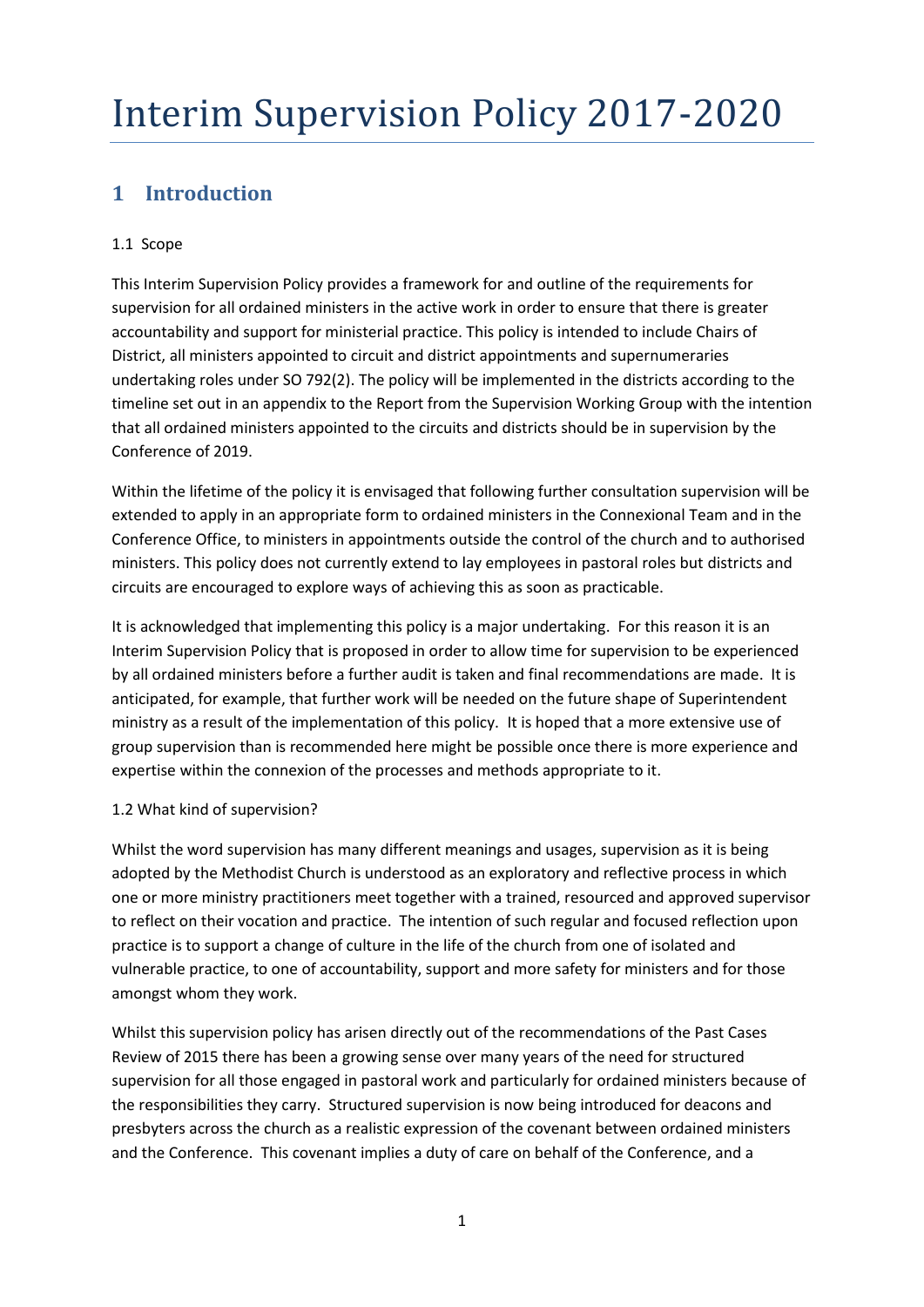willingness on the part of those ordained for their ministry and character to be overseen by those appointed by the Conference to do so as already set out in Standing Orders.

The experience of those who have reflected on the impact of the supervision they received during the pilot phase of the implementation is that it has operated as both a redemptive structure - a practice that shapes the encounters and interactions that happen within it in ways that promote human health and wellbeing in the light of God's self-revelation (not only for those present but for those amongst whom ministers work)<sup>i</sup> - and as a means of grace<sup>ii</sup> in which God's transforming presence may be encountered. Further information is offered about the findings from the pilot in the SWG Report.

### 1.3 The functions of supervision

Supervision in the Methodist Church, then, has three main functions:

- to support the minister in their vocation and practice and its development;
- to safeguard the interests of those amongst whom ministry is practised including those of children and vulnerable adults;
- to ensure that the ministry offered in the name of the Methodist Church is collegially and accountably reflected upon in the light of God's mission and the purposes of the Methodist Church.

Effective supervision in this context rests on three pillars<sup>iii</sup>:

### **Normative:**

- Shared theological reflection on the practices and vocation of ministry within the horizon of God's mission and within the Methodist Church's code of conduct;
- The shared identification of risks to self and others and the identification of steps to ameliorate those risks.

### **Formative:**

- Support for life-long learning, formation and development in ministry through shared reflection;
- The exploration of creative approaches to demanding issues of ministry and relationships as they arise.

### **Restorative:**

- Ensuring that the vocation and work of the minister is shared, valued and nurtured;
- Ensuring that that health and wellbeing issues for ministers are addressed.

### 1.4 The process of each supervision

Whilst exploratory supervision draws on many generic skills - like active listening - that can be transferred, it is a particular discipline that requires training and practice. The process of supervision adopted under this policy is presented in summary as the Greenwich Foot Tunnel Process<sup>iv</sup>. This picture offers a structure for supervision and a way of conceptualising the journey of supervision that echoes John Wesley's approach to pastoral visiting, involving constant prayer (before, during and at its conclusion) and a series of key questions to be asked. Training and assessment by a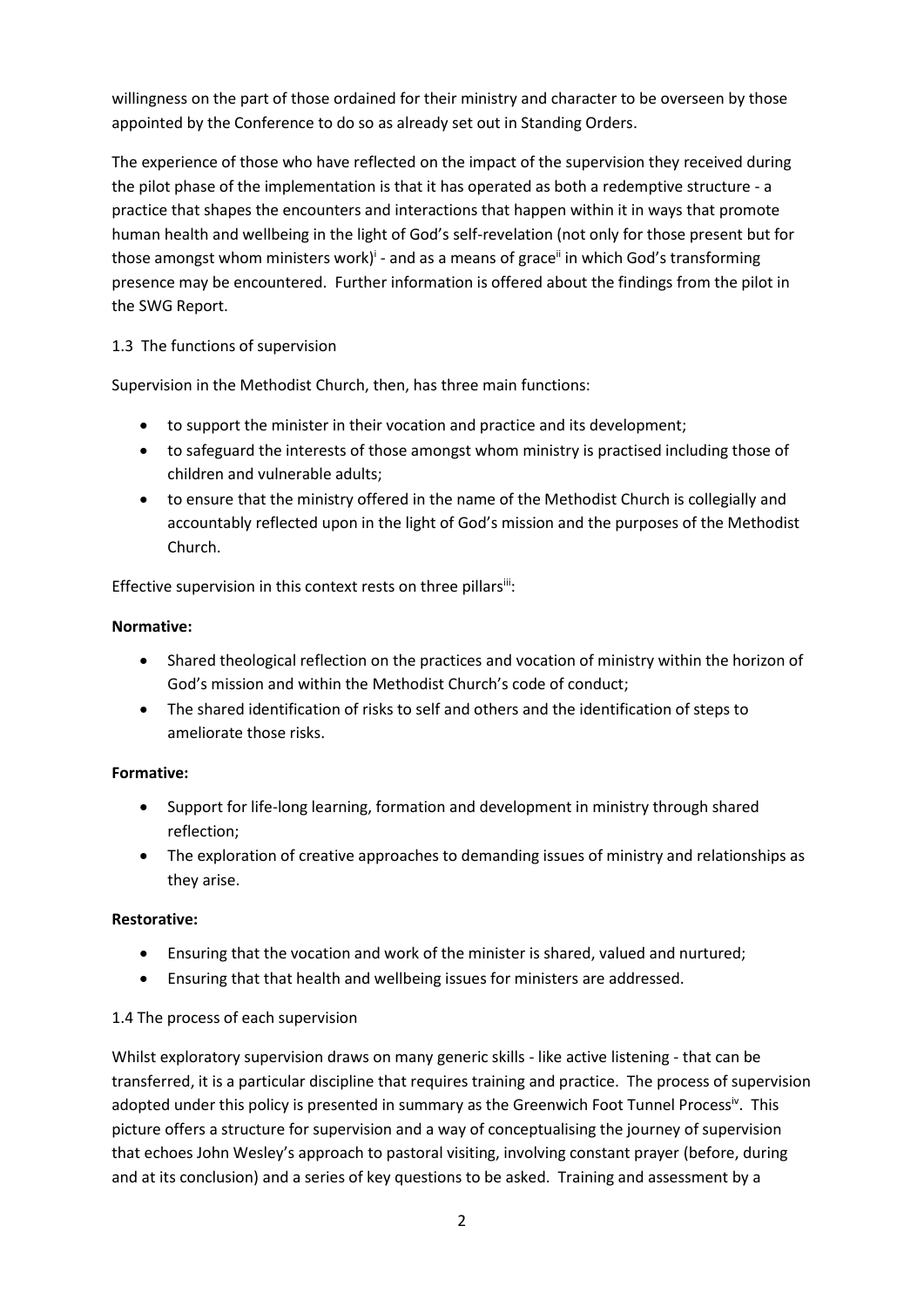process approved by the Supervision Reference Group will be required of all those nominated to supervise as part of this policy in order to assure the quality of the supervisory experience for supervisees and to ensure that supervision meets the desired outcomes.

Each supervision should provide opportunity for:

- An update on agreed actions from previous supervision.
- Attention to risk in relation to potential harm to self or others (whether or not this becomes the focus of the session).
- The recording of explicit actions in relation to safeguarding, fitness to practice and any other matter for referral

Over time a series of supervisions should provide for rounded attention to the whole ministry practice of the supervisee including:

- The vocation and vision of ministry of the practitioner
- The minister's aims and priorities in the ministry context
- Key relationships in the ministry context and the minister's approach to them
- The health, resilience and well-being of the minister
- Equality and diversity issues.
- Learning, development and support needs
- The supervisory work in which the minister is engaged both under this policy and more informally

Issues for exploration in supervision can be raised by either the supervisor or the supervisee, and may be drawn to the attention of either by the minister in oversight if he or she is not the supervisor.

### 1.5 Supervision and Oversight

Supervision in the Methodist Church is being introduced as a collegial and accountable process that is supportive of life-long learning in ministry and is a realistic means by which Christians in ministry can 'watch over one another in love' for the sake of everyone involved.

This 'watching over one another' is the means by which the members of the body of Christ remain true and faithful to the calling of the Church. In the British Methodist context it is a corporate and shared activity undertaken by the Conference and by groups and individuals working on behalf of the Conference that is commonly referred to as 'oversight'.

Oversight in the circuits and districts is exercised corporately by bodies like circuit meetings and church councils. At the same time ordained ministers have particular responsibilities for the oversight of the life of the church. This is particularly visible in the roles of Superintendent Ministers and District Chairs/the Warden of the MDO who are to oversee the work of the circuits, and the character and fidelity of ordained ministers, respectively.<sup>v</sup>

Ministers with such oversight responsibilities are to ensure that those they oversee receive regular, structured supervision according to this policy. It is not necessarily the case that every ordained minister will receive supervision from their minister in oversight. It is necessarily the case, however, that all ministers in oversight will receive Agreed Records of all supervisions, stating the topics covered and recording any issues for referral that relate to safeguarding, to fitness to practice or to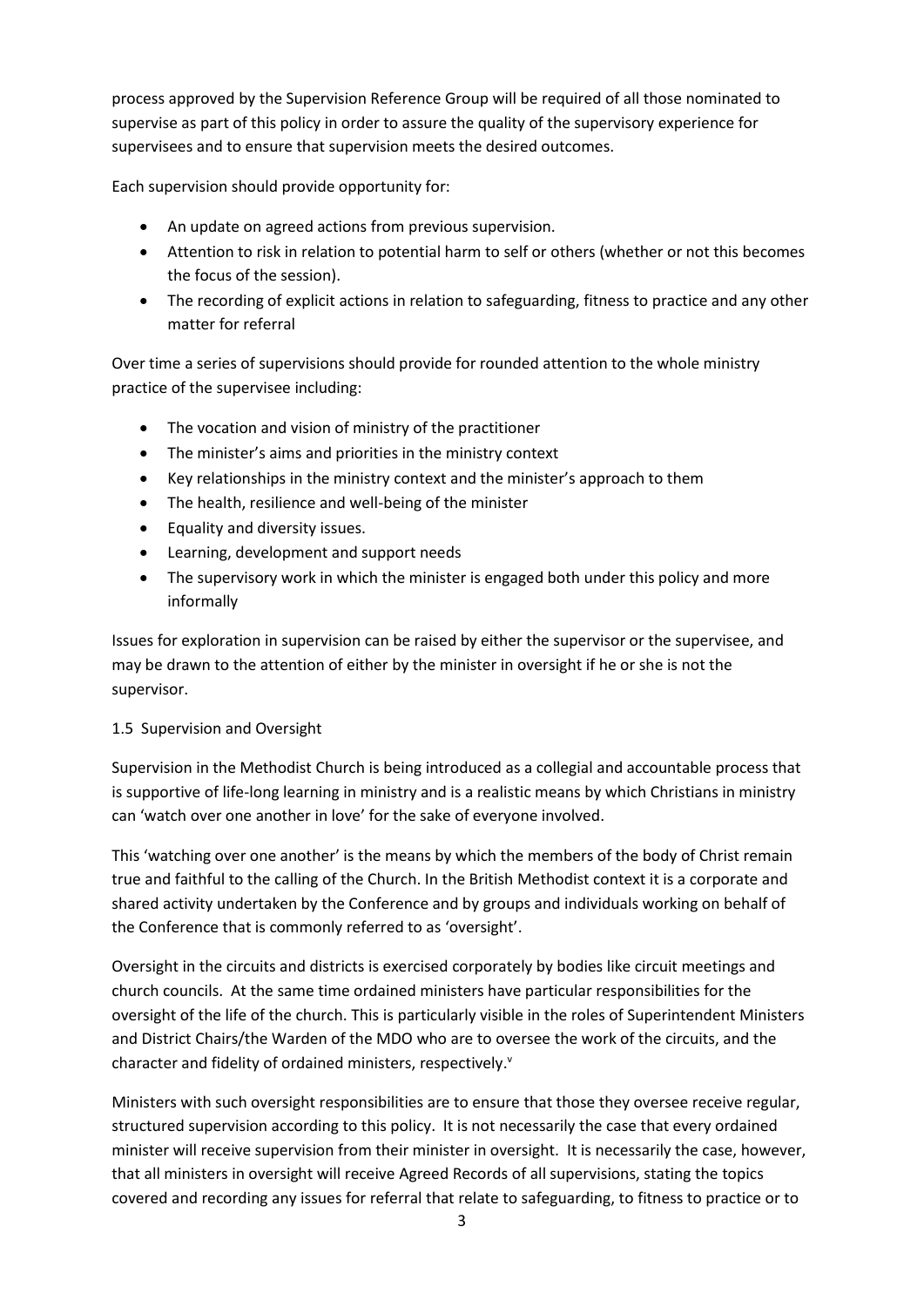any structured support that should be considered to enable the minister to function effectively. Ministers in oversight, whether or not they are in a particular instance, the supervisor, also have the responsibility to ensure that issues of importance that they are aware of are brought to the attention of the minister concerned for exploration in supervision.

By this means supervision is intended as a contribution to effective oversight. Its main contribution is through the open exploration of the work of the ordained minister, providing support, collegiality and the broader and deeper perspectives that come from intentional and shared reflection and discernment. In its restorative and formative functions it is an expression of the duty of care that the Conference has for those with whom it has entered into a covenant. In its formative and normative functions it is a means of accountability for all ordained ministers and a contribution to the processes by which the Methodist Church oversees the ministry exercised in its name. To be accountable through supervision is literally to share an account of what is happening in ministry (like the apostles in Mark 6.30 who after they had been sent out gathered around Jesus and 'told him all that they had done and taught') at a sufficient level of detail and, over time, in a sufficiently rounded way, for a supervisor /minister in oversight to be confident in the practice, self-awareness and wellbeing of the minister concerned. This is not about ensuring perfect practice from perfect practitioners. It is about ensuring good-enough practice amongst well-enough supported practitioners.

### **Figure 1: Diagram of Oversight and Supervision in relation to the office of District Chair**



\*Those supervising District Chairs are approved external supervisors. Their responsibilities are to provide exploratory supervision to the Warden of the Diaconal Order and to the District Chairs, that is normative, formative and restorative, and to report to the Secretary of the Conference, by way of an Agreed Record, key issues that belong in the realm of oversight.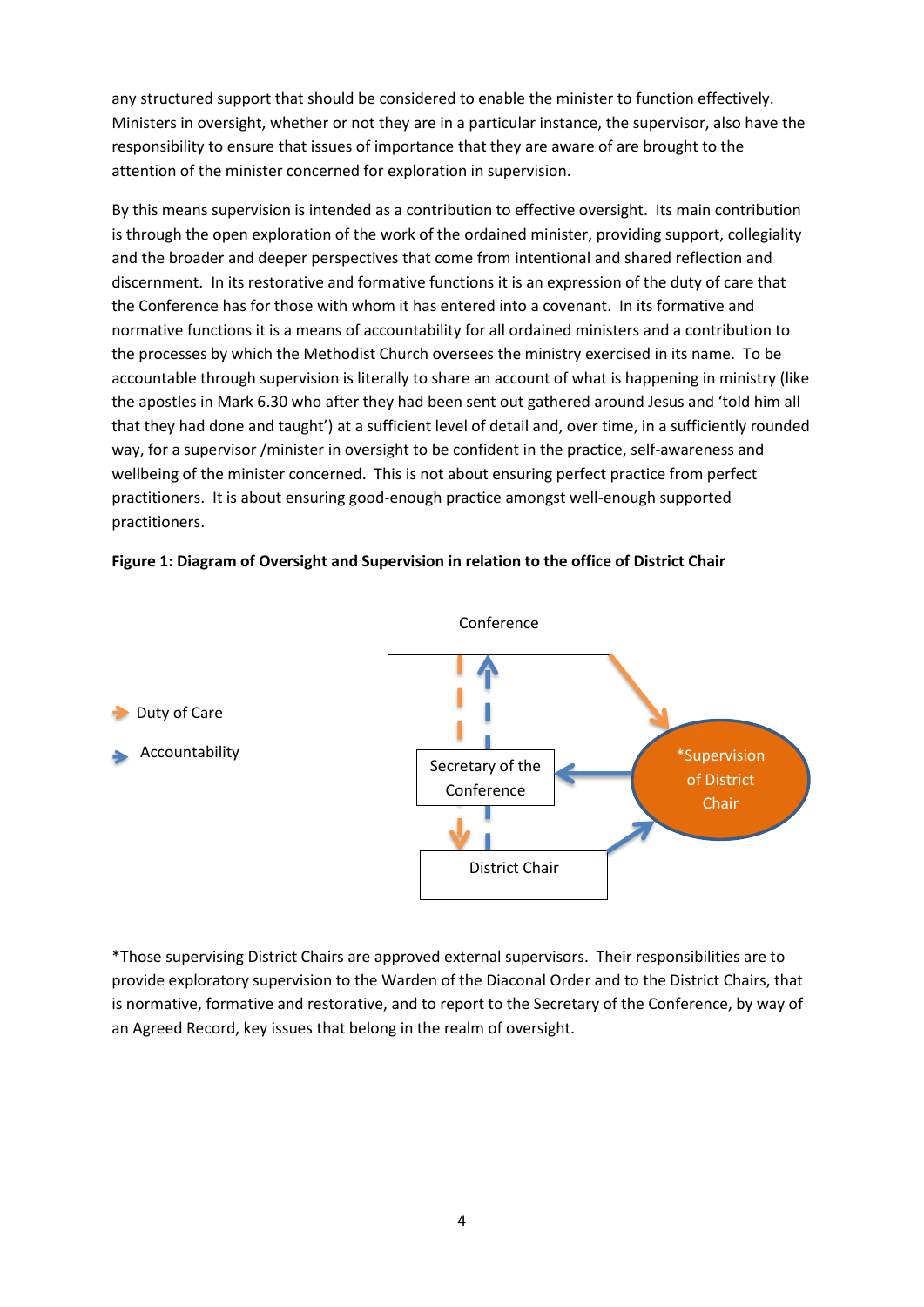#### **Figure 2: Diagram of Oversight and Supervision in relation to the office of a Circuit Minister**



\*\*Those supervising Circuit Ministers may either be their own Superintendents or another ordained minister or suitably qualified and approved supervisor. Their responsibilities are to provide exploratory supervision to Circuit Ministers, that is normative, formative and restorative, and to report to the Superintendent, by way of an Agreed Record, key issues that belong in the realm of oversight.

### **2 Implementing Supervision in Circuits and Districts**

### 2.1 Who will be approved to supervise?

Whilst it will not necessarily be the case that every District Chair or Superintendent will act as a formal supervisor under this policy, it will often be the case that these are the officers best placed to do so. Future appointments of District Chairs, Superintendent Ministers and other ministers in oversight should bear this in mind as part of discernment and selection. In most districts and in some circuits it will be necessary for additional supervisors to be appointed to share in this work. It is not recommended that any supervisor should undertake a one to one supervisory or line management relationship with more than eight people. This includes the supervision of ministerial colleagues and the line management of lay employees.

Because supervision involves a significant exercise of power on the part of the supervisor and the appropriate handling of Agreed Records not only by all supervisors but all ministers in oversight, bespoke training will be offered to all District Chairs, Superintendent Ministers and Nominated Supervisors. Only those who are suitably trained and assessed will be approved to supervise under this policy.

2.2 Handling the relationship between supervision and oversight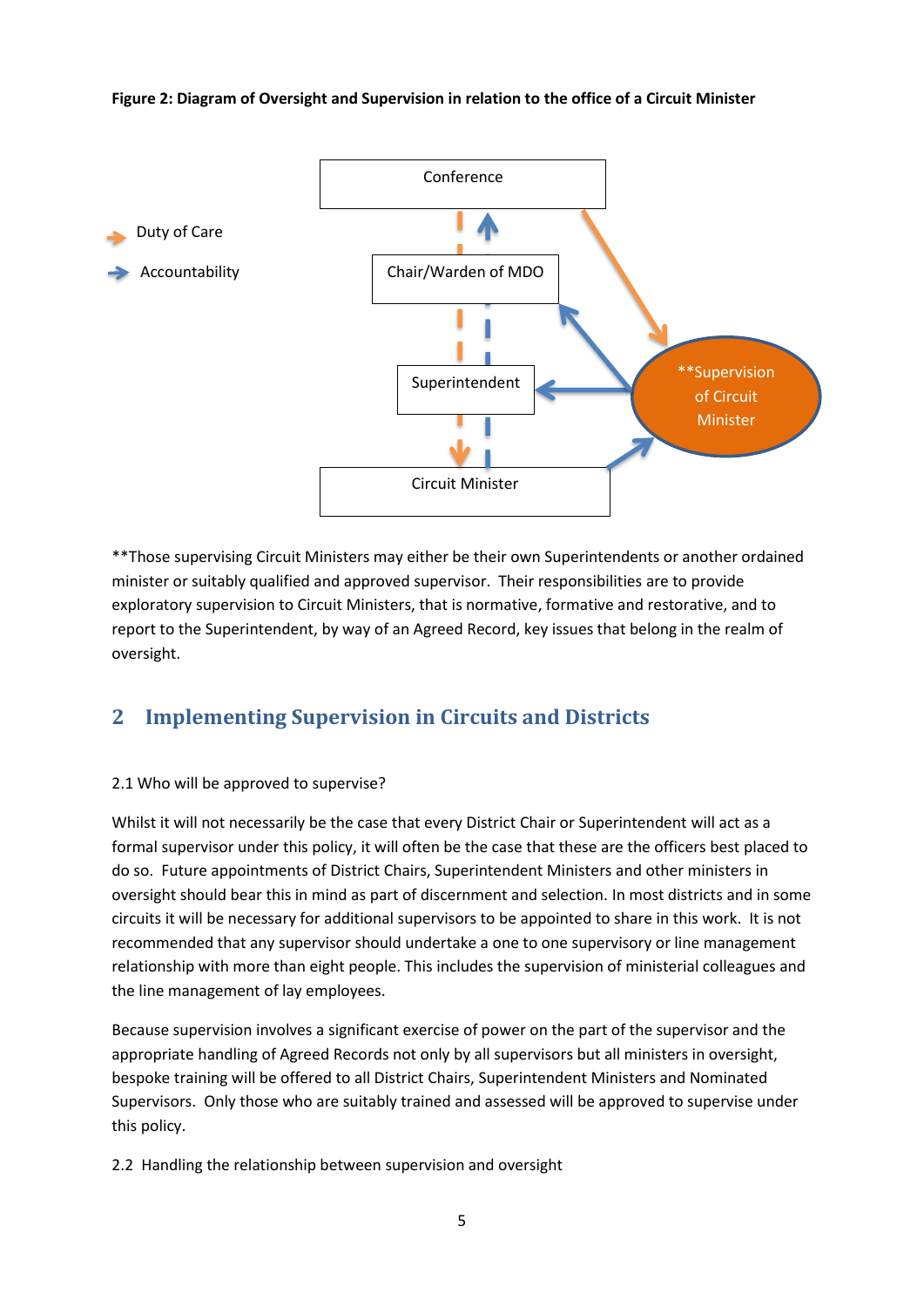Whilst this Interim Supervision Policy allows for some local flexibility resulting in a connexional pattern of supervision in which some will be supervised by their minister in oversight and others not, consistency will be expressed through the embedding of the following principles:

- Anyone who supervises will be in supervision with a Methodist Church (MCB) approved supervisor who has either completed the approved training and been assessed as ready to practice, or who has the qualifications to act as a professional pastoral supervisor and who has signed a contract to supervise under this policy.
- A covenant will be made between the supervisor and the minister to ensure that the boundaries of the supervision space are understood and respected by both parties.
- The supervision process shall be exploratory and happen as far as possible in an atmosphere of trust, where normative as well as formative and restorative dimensions of the work can be explored without fear of presumptive action being taken by any minister in oversight. Any action to be taken by the minister in oversight that has arisen from a discussion in supervision should be recorded on the Agreed Record (this is true whether or not the minister in oversight is acting as supervisor in order that appropriate boundaries for the supervisory space are maintained).
- Where such trust is not possible an alternative supervision arrangement should be considered with the approval of the appropriate district/connexional officer and any such arrangement noted on the district supervision plan.
- A minister who already receives external supervision may apply to continue in this arrangement provided that:
	- o The supervisor is suitably qualified and insured
	- o The supervisor agrees a contract with the Methodist Church to supervise according to this policy
	- o The minister in oversight is in agreement
	- o The expense is born locally either by the minister or by the circuit/district
	- o The arrangement is noted on the district supervision plan
- Agreed Records should only contain the information necessary for oversight responsibilities to be exercised, recording
	- o That the supervision has happened
	- o A list of the topics covered
	- o Any issues of risk/safeguarding named
	- $\circ$  Any issues to be referred outside the supervision process i.e. of which the minister in oversight and/or another party needs to be aware or upon which the minister in oversight needs to act.
- Anything on the Agreed Record can be appropriately raised by the minister in oversight with their colleague.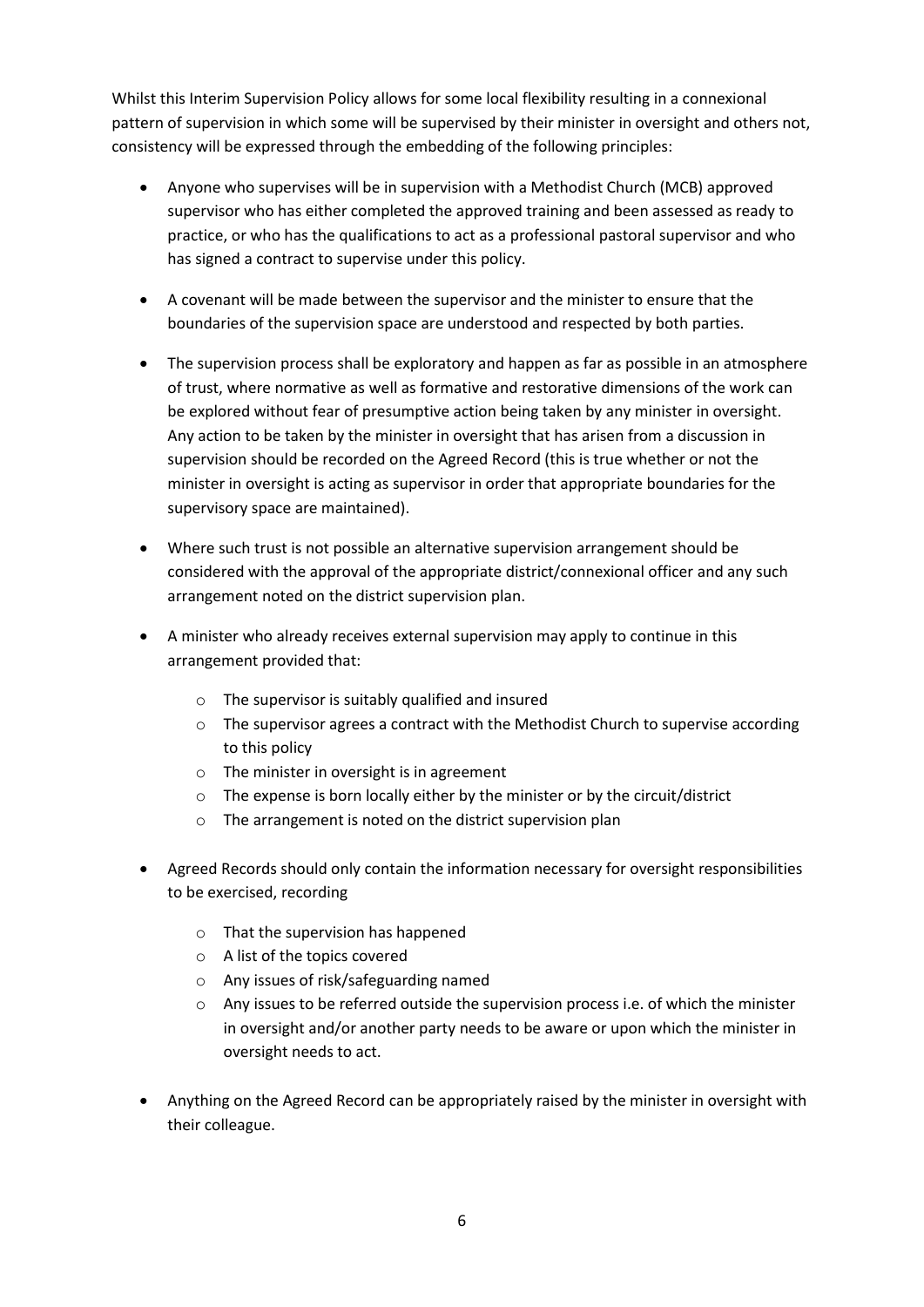- Anything which the minister in oversight, or the nominated third party, notes has not been covered in the Agreed Records can be referred by them or brought to the supervision. For example, if safeguarding has not been considered for some time.
- Nothing should be written on the Agreed Record that could identify a third party.
- Agreed Records are to be kept according to the provisions of the data protection act as sensitive documents. They are not confidential as:
	- $\circ$  A copy will be routinely sent to the minister in oversight/nominated third party
	- $\circ$  Copies are to be passed on to a new supervisor when either the supervisor or the minister moves on.
	- $\circ$  Copies are available for use in other formal processes e.g. a safeguarding enquiry; a competence process; a complaints process.
- Beyond those matters recorded on the Agreed Record the supervision is confidential to the supervisor and the minister concerned except that the supervisor is expected to take issues arising to their own supervisor for reflection. This is a safeguard for all concerned and would not require the disclosure of names or places.
- There should be no closed loops that might allow any inappropriate pressurizing of ministers through supervision by those in oversight – this should be monitored in the supervision of those supervising and through the appointment of a Nominated Third Party to receive the Agreed Record. In the case of those not being supervised by their minister in oversight the Agreed Record will go to the minister in oversight. Where the minister in oversight is the supervisor an appropriate officer should be appointed to receive and monitor the supervisory process (this person should be named in the District Supervision Implementation Plan). In the case of probationers, for example, the appropriate officer to receive such records would be the District Probationer's Secretary.
- Oversight is also maintained by ensuring that a report of the supervisory process goes annually to the minister in oversight *and* the lay representative in the MDR process and a report of the development outcomes goes from the MDR to the supervisor for implementation and monitoring. Suitable proformas will be provided.

### 2.3 How will the pattern of supervision be determined for each District/Circuit?

Under this policy each district will need to complete a Supervision Implementation Plan. This document should be completed in consultation with the Superintendents in the District and with the connexional officer appointed to oversee this work. An approved plan will articulate:

- 1 The normative pattern of supervision for those in circuit and district appointments
- 2 An appropriate plan for the supervision of ministers in appointments outside the control of the church
- 3 The names of those nominated to supervise and the dates of their training and approval
- 4 The noting of any exceptional arrangements
- 5 The noting of those Nominated Third Parties who will receive and monitor the Agreed Records of supervision where the supervisor is the minister in oversight.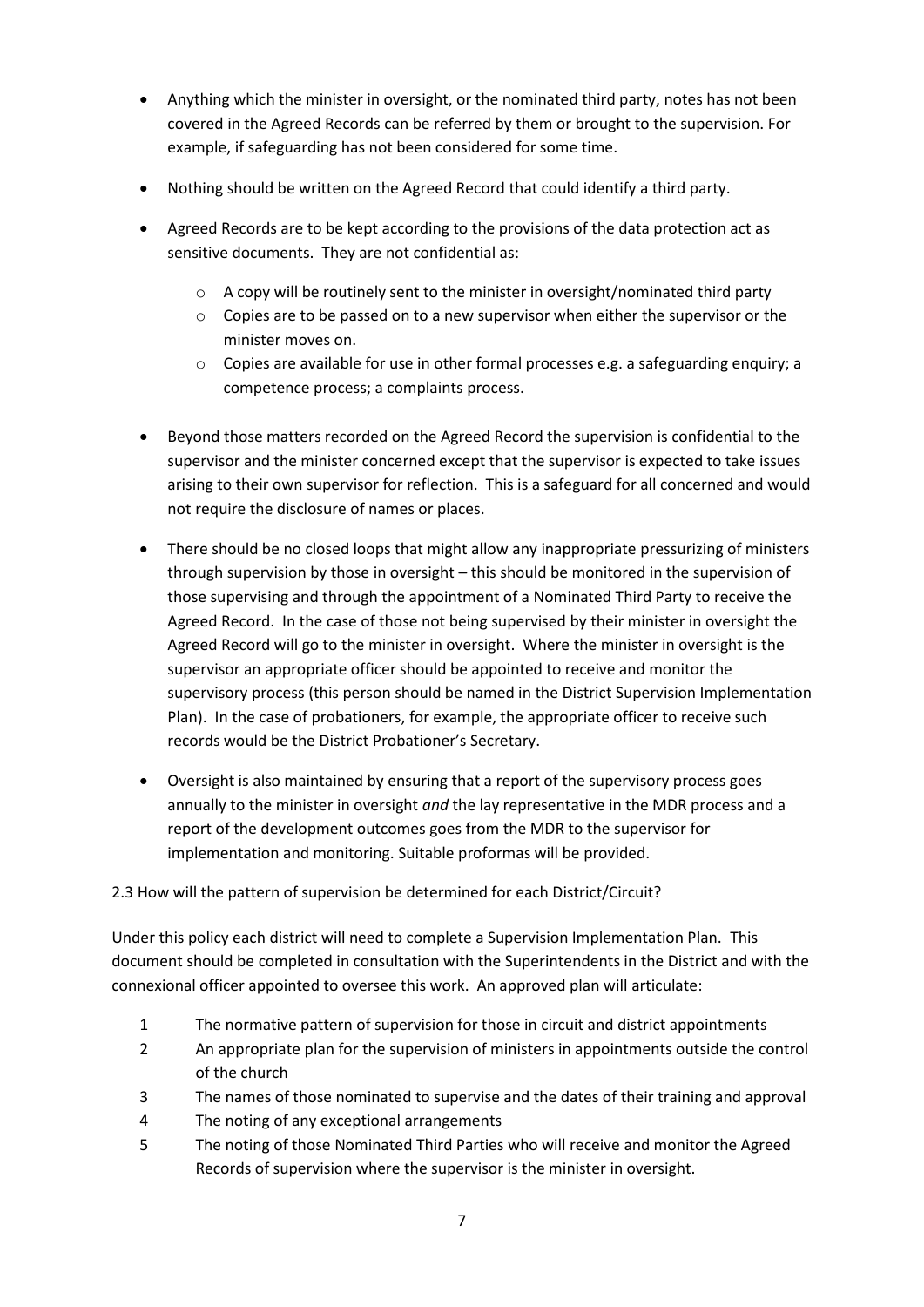Each district will be asked to select a pattern of supervision from the following options:

- A All ministers to be supervised by their minister in oversight
- B All ministers to be supervised by their minister in oversight or a nominated alternate
- C All ministers to be supervised by a minister other than their minister in oversight

In most districts Pattern A will not be practical in its entirety as numbers of circuit staff vary considerably. Districts will be asked to articulate their own pattern using A, B and C above. For example:

A+B: in District X there are 8 Superintendents who will all be supervised by the District Chair (Pattern A); because of variations in circuit staffs, the superintendents will each supervise their own ministerial colleagues except where numbers make this difficult. In this case some ordained ministers will be supervised by a colleague from a neighbouring circuit (Pattern B).

B+C: In District Y there are 12 Superintendents. These will be supervised by the District Chair and by a nominated alternate who is supernumerary (Pattern B). The remaining 40 ordained ministers will be supervised by a ministerial colleague who is not their own Superintendent. 10/12 of the Superintendents will be nominated for this work, taking 4 supervisees each in addition to any lay employees they already supervise or manage (Pattern C).

C: In District Z there are 12 Superintendents and a further 36 ordained ministers. 12 people will be nominated from the District, including the District Chair, 8 Superintendents and 3 lay people with suitable experience and skills. Each of these will supervise 4 ordained ministers each. (Pattern C)

The pilot has demonstrated that there are different advantages and disadvantages associated with being supervised by the minister in oversight and by someone else. Being supervised by someone outside of the oversight structure perhaps gives more freedom for difficult issues to be explored; on the other hand, those who have experienced effective supervision from their ministers in oversight have valued the increased sense of collegiality this has brought.

During the period governed by this interim policy, all three patterns will be permitted and any combination of them as approved by the responsible connexional officer through the mechanism of the District Supervision Implementation plan.

### **3 Roles and Responsibilities**

- 3.1 A Supervision Reference Group shall be appointed for the period 2017-2020 to:
	- a. Monitor implementation
	- b. Identify policy gaps
	- c. Bring a report to the Council of January 2019 concerning the supervision of ordained ministers in the connexional team and the Conference Office, ministers in appointments outside the control of the church; ministers of other churches.
	- d. Bring a report to the Conference of 2020 reviewing the implementation of the policy and making further recommendations in the light of experience concerning the supervision of ordained people, the use of group supervision and the supervision of lay people with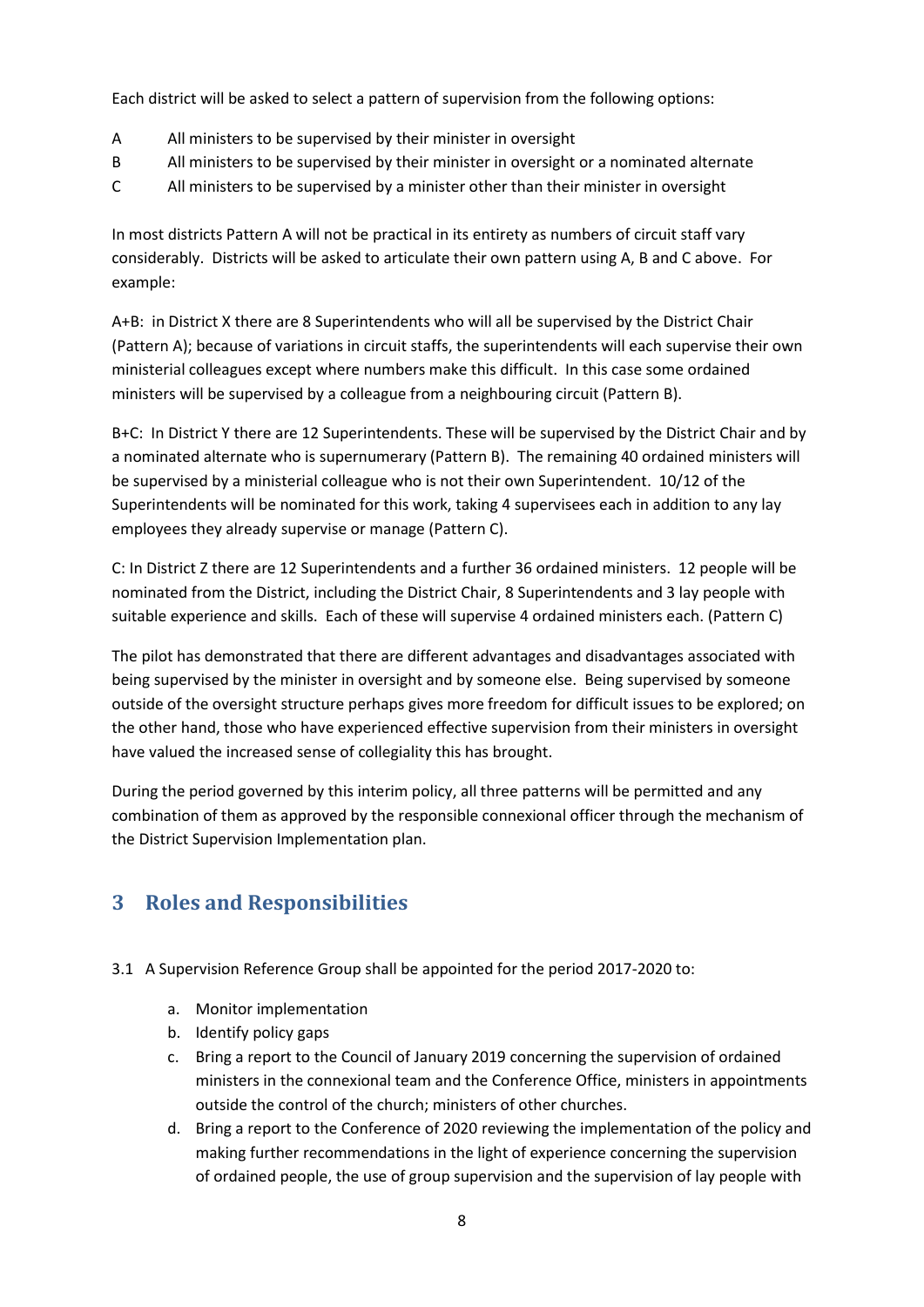significant pastoral responsibilities.

- 3.2 An appropriately qualified and experienced consultant should be engaged for the period 2017- 20 in order that the following key responsibilities can be discharged:
	- To advocate for supervision and support its development as a core practice within the MCB
	- To co-ordinate the supervision of District Chairs and other senior officers who receive external supervision
	- To oversee the initial training and assessment of those who will supervise in the districts and circuits
	- To work with the District Chairs on the implementation of the interim policy in their districts through the mechanism of Supervision Implementation Plans
	- To manage the connexional aspects of the budget for supervision
	- To work with the Supervision Reference Group to:
		- o Monitor implementation
		- o Identify policy gaps
		- o Bring a report to the Council of January 2019
		- o Bring a report to the Conference of 2020

3.3 Chairs of District are responsible for:

- Ensuring that Superintendent Ministers are fully aware of their role and responsibilities in relation to this supervision policy and that supervision is provided in accordance with the Methodist Church policy on supervision.
- Ensuring that ordained ministers in District appointments receive regular supervision.
- Leading developments in supervision practice in the District.
- Ensuring that ministers serving in District and Circuit appointments receive supervision in line with the Methodist Church policy on supervision and taking action to address this if this is not the case.

3.4 Superintendent Ministers are responsible for:

- Ensuring that all deacons and presbyters in circuit appointments are fully aware of their role and responsibility in relation to supervision and that supervision is provided in accordance with this policy.
- Leading developments in supervision practice.
- Ensuring that they receive supervision in line with this policy and taking action to address this if this is not the case.

3.5 All ordained ministers are responsible for:

- Ensuring that they receive supervision in line with this policy and taking action to address this if this is not the case.
- Ensuring that Agreed Records of their supervision are provided regularly to their minister in oversight on the Connexional Proforma.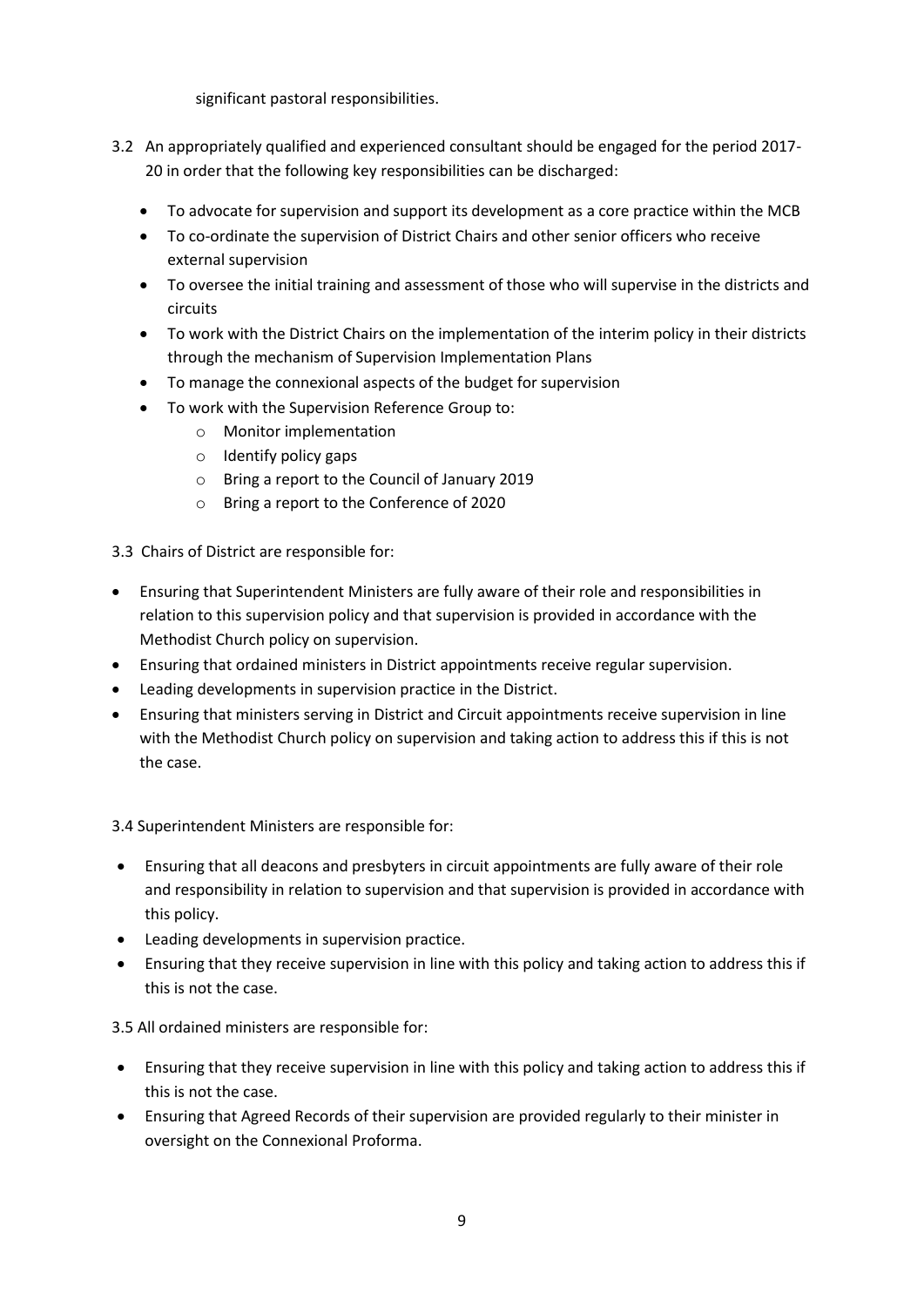### **4 Practicalities**

- 4.1 Every ordained minister governed by this policy should be supervised 1:1 six times in each year. Additional supervisions may be arranged where either party feel this is necessary - up to 8 times in each year.
- 4.2 Each supervision should last 1.5 hours (including time for arrival and departure)
- 4.3 MDR meetings are in addition to this. A short report should be made from the supervisory process to the MDR process on the form provided, and from the MDR process to the supervisory process at its conclusion naming any issues to be taken forward/monitored in supervision.
- 4.4 At the first supervision a covenant should be made on the Connexional Proforma in order to establish common expectations. Copies should be retained by the supervisor and the supervisee and sent to the minister in oversight/nominated third party for their information. The covenant should be reviewed annually to give opportunity for both parties easily to name what might need changing.
- 4.5 Some supervisions may be conducted by skype or telephone. At least two supervisions each year should be face to face.
- 4.6 All supervisions should be conducted in confidential space, free from interruptions. The use of skype or telephone requires both parties to think carefully about how to protect the space and time from other distractions.
- 4.7 Dates and venues for supervisions should be agreed in advance with more than one in the diary. The earlier dates are fixed the easier it is for everyone to honour the commitment. Except in the case of emergency, supervision dates are to be considered a priority and may only be changed by mutual consent.
- 4.8 At the conclusion of each supervision an Agreed Record Form should be completed by the supervisor and the supervisee. Copies should be kept by both parties for reference and a copy sent to the minister in oversight/nominated third party for their reference. Supervisors and supervisees may wish to keep more detailed notes for their personal reference.
- 4.9 All Agreed Records should be kept either in locked cabinets or electronically in a safe format to which others do not have access.
- 4.10 The provision of group supervision is at the discretion of the circuit/district concerned and may be offered only *in addition* to individual supervision and used in the following ways:
	- As peer supervision in staff meetings
	- In groups of peers, e.g. of District Chairs, with a facilitator present
	- Group supervision should not be a context in which team issues are discussed except in the presence of an external supervisor
	- Records need not be kept though supervisees should be responsible for reporting any issues for referral identified to their supervisor/minister in oversight.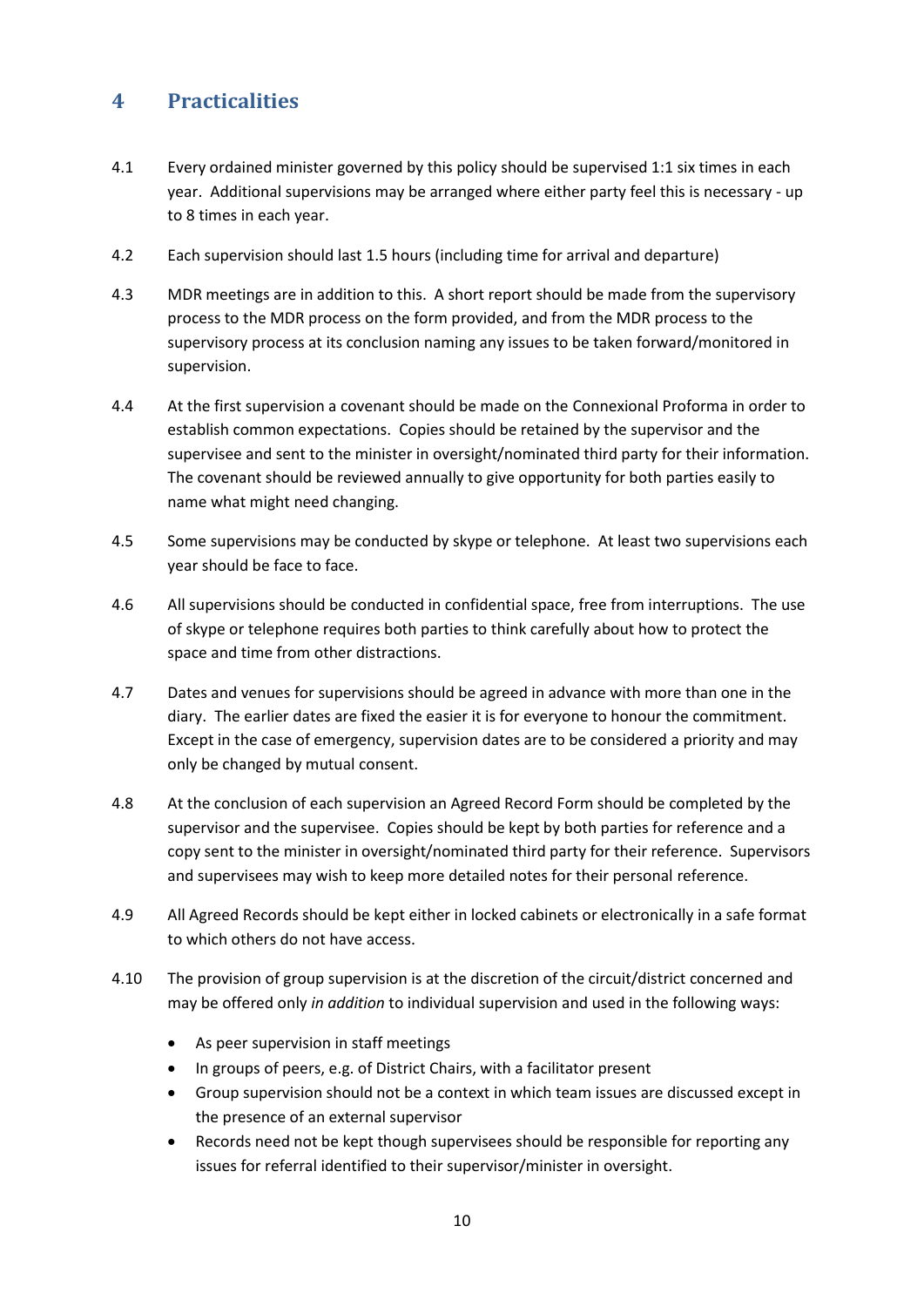4.11 Those engaging in group supervision are encourage to use the tools for supervision learned in the training in order to develop structured and intentional use of the time. The further use of group supervision will be subject to review once more experience of supervision has been gained by the connexion as a whole.

## **5 The supervision of probationer ministers and those new to the Methodist Church in Britain (The MCB)**

It is envisaged that by 2020 all probationer ministers and those new to the Methodist Church in Britain will be supervised by those who have been trained and assessed and approved under this policy. In addition to this training those supervising probationers will be required to undertake a briefing about the particular issues pertaining to the supervision of probationers including:

- Frequency
- Supervision of those new to ministry
- Benchmarks for ordination
- Oversight in relation to probationers
- Evidential report writing

Those supervising ministers new to the Methodist Church in Britain should receive briefing in relation to

- Frequency
- Cross cultural supervision and ministry

In the meantime the current courses preparing supervisors for probationers and ministers new to the MCB will continue to run using materials in common with the approved connexional supervision training. Those running these courses will need to be sensitive to the timeline for implementation and the fact that districts will not all receive the approved connexional supervision training at the same point. Discretion will need to be exercised about the appropriate training for those who have received the approved connexional supervision training early in the cycle.

The supervision of probationers and those new to the MCB is subject to this policy in all other respects, e.g. the keeping of Agreed Records; the need for a Nominated Third Party to receive the records.

### **6 Necessary Paperwork**

The following documents are necessary for the implementation of this policy and are available to download at: (web address to be supplied)

- Covenant Form
- Agreed Record Form
- MDR Report Forms A and B
- Supervision Implementation Plan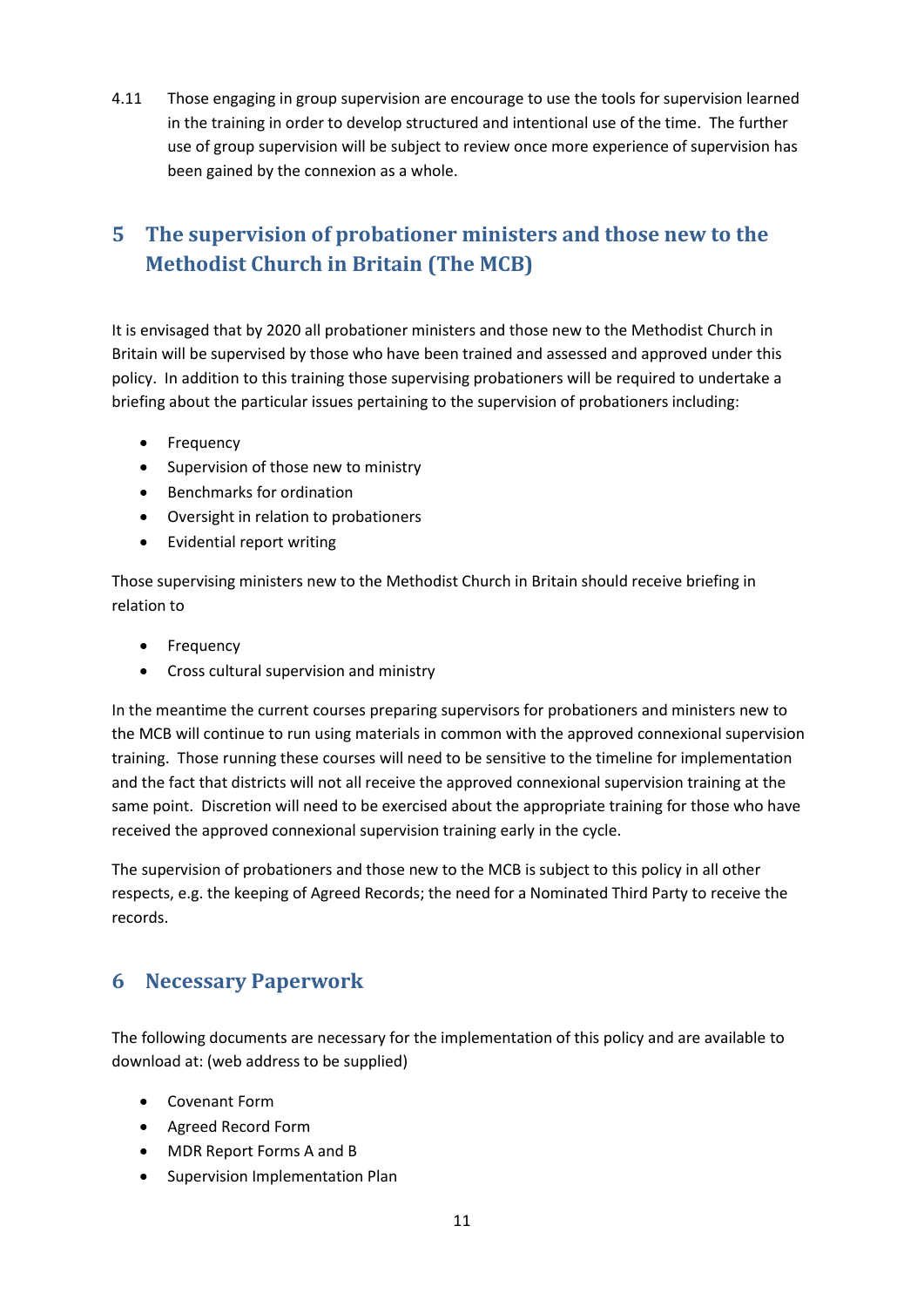## **7 Addressing problems with the supervision process**

- 6.1 If any supervisee is unhappy with the supervision they are being offered they should in the first instance discuss the matter with their supervisor and secondly with those responsible for their oversight in the Circuit/District
- 6.2 In cases where the matter cannot be resolved within the District, the connexionally appointed officer responsible for supervision should be consulted.
- 6.3 Concerns about policy issues should be addressed to the connexionally appointed officer responsible for supervision or to any member of the Supervision Reference Group.

\*\*\*RESOLUTIONS

<sup>i</sup> Edward Farley, Interpreting Situations: An Enquiry into the Nature of Practical Theology, reprinted in Woodward and Pattison, 1999, The Blackwell Reader in Pastoral and Practical Theology, Wiley-Blackwell <sup>ii</sup> John Wesley, 1786 Sermon On Visiting the Sick. 'On Visiting the Sick'. Available at: 1

http://wesley.nnu.edu/johnwesley/the-sermons-of-john-wesley-1872-edition/sermon-98-on-visiting-the-sick iii Adapted from Inskipp & Proctor, 1995, Art, Craft and Tasks of Counselling Supervision: Professional Development for Counsellors, Psychotherapists, Supervisor and Trainers Pt.2: Becoming a Supervisor, 2<sup>nd</sup> edition: Cascade.

iv For the processes of supervision summarised in this model see Leach & Paterson, 2015, Pastoral Supervision: A Handbook, London: SCM chapter 2.

<sup>v</sup> Responsibility for the character and fidelity of deacons lies with the Warden (SO754.2) whilst for those in circuit appointments responsibility for their work lies with the Superintendent. (According to SO 520.2 'It is the duty of the Superintendent appointed to each Circuit to enable the relevant courts, officers and ministers to fulfil their specific responsibilities under Standing Orders and to ensure that they do so.') Similarly responsibility for the character and fidelity of presbyters in circuits lies with the District Chair but responsibility for the work lies with the Superintendent.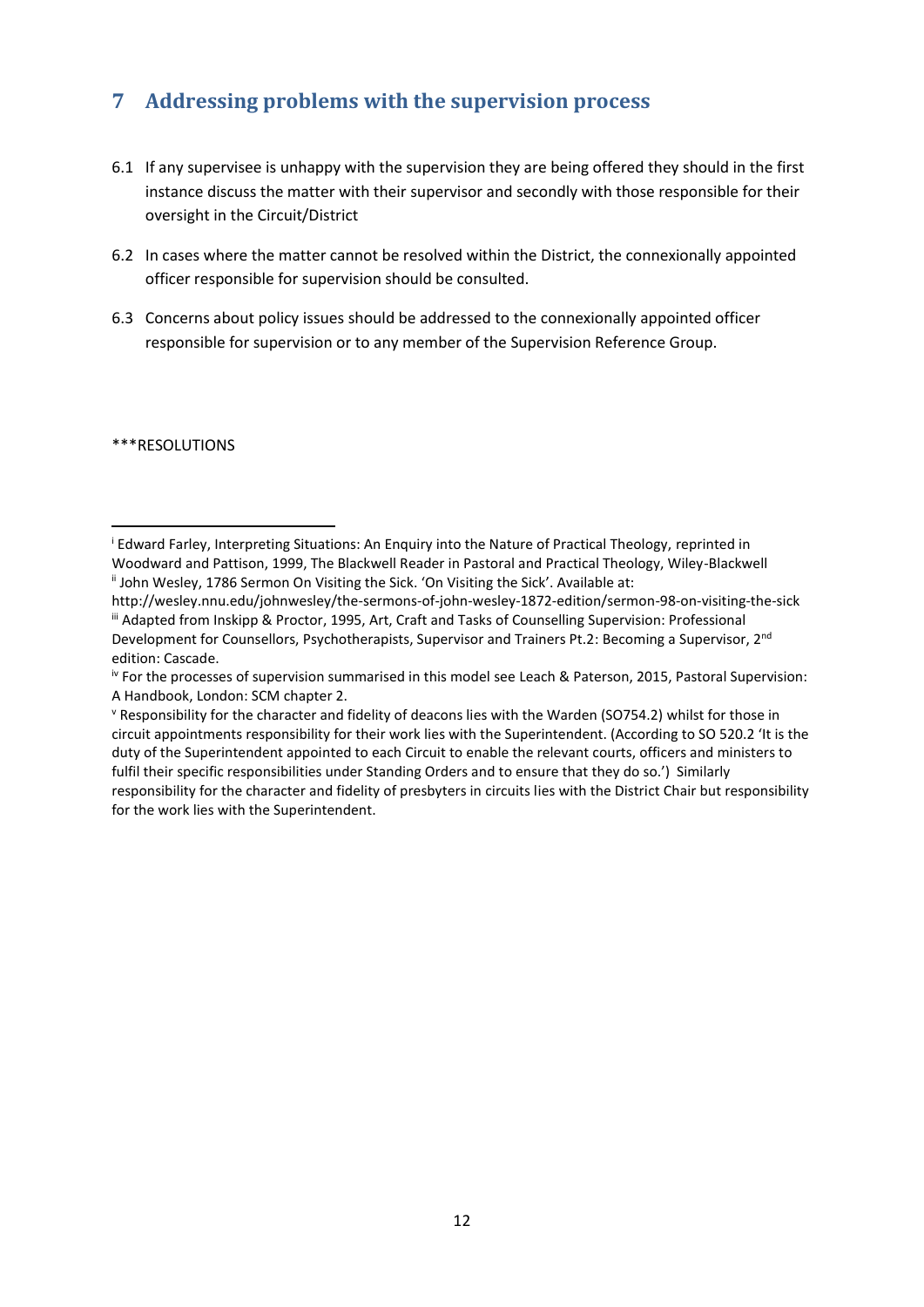### **Supervision skills**

**.** 

### **1 Transferable skills, dispositions and roles needed in supervision**

Supervision draws on a range of skills and attitudes that are important in ministry generally. These include, active listening, praying with others, theological reflection, facilitation, negotiation, evaluation, evidential report writing.

Supervisors need to be: trustworthy; clear about their role and authority and its limits; hospitable; boundaried; empathetic; intentional; transparent; compassionate and courageous.

Supervisees need to be: trustworthy; clear about the process and their role and its limits; intentional; open; courageous; hospitable to the suggestions of others.

At different times the supervisor will draw on a range of different skill sets:

- as administrator, making sure the process happens and that records are kept;
- as facilitator, opening up an issue for exploration by asking questions or suggesting a way of working through the issue;
- as teacher, helping the supervisee to learn something specific;
- as consultant, drawing on their own experience to illuminate what's happening;
- as evaluator, tracking and monitoring what's happening in the session or in the supervision relationship as a whole

**2** The [process of supervision](https://www.methodist.org.uk/media/1851/the-processes-of-supervision-0617.pdf) involves a structured journey that goes through a number of phases. The various transferable skills needed are plotted here against some of these skills, attitudes and roles.

#### **Hosting & Containing**

- Welcoming people and putting them at ease
- Putting aside your personal agenda and focusing on the person and the matter in hand
- Setting up a room to be hospitable and appropriate to the occasion
- Offering prayer in a way that is not manipulative but opens up encounter with God and the possibility of common discernment

#### **Eliciting & Focusing**

- Active listening
	- o Asking open questions
	- o Asking clarifying questions
	- o Listening to what is not being said or only partially being said
	- o Listening to body language and other non-verbal communication
	- o Listening to tone and not just content
	- o Waiting and allowing the other person to make the meaning or say more
	- o Taking seriously the questions and concerns of the other
	- o Clarifying what you think you have heard
- Negotiation
	- o Knowing by what authority you act
	- o Knowing what you need to achieve, e.g. identification and assessment of risks
	- o Being open and transparent when naming the issues
	- o Inviting honest response and engagement

### **Exploring and Reflecting**

- Theological Reflection
	- o Avoiding instant problem solving
	- o Asking what, why, how?
	- o Suspending judgement
	- o Asking what's behind things?
	- o Asking what things mean?
	- o Inviting new ways to think about things
	- o Offering theological resources and other perspectives
	- o Rehearsing possible responses
- Facilitation
	- o Identifying the issue to be explored through active listening and/or negotiation
	- Designing a process that will serve the purpose (Is there a decision to make? Are creative ideas needed? Are better strategies needed? Do the participants need to empathise more? Or get more distance? Does something need to be taught? Is this an emergency?)

#### **Bridging and Enacting**

- Being process focused and checking that the process is serving the kind of outcome needed
- Facilitating an exploration of ways forward 13